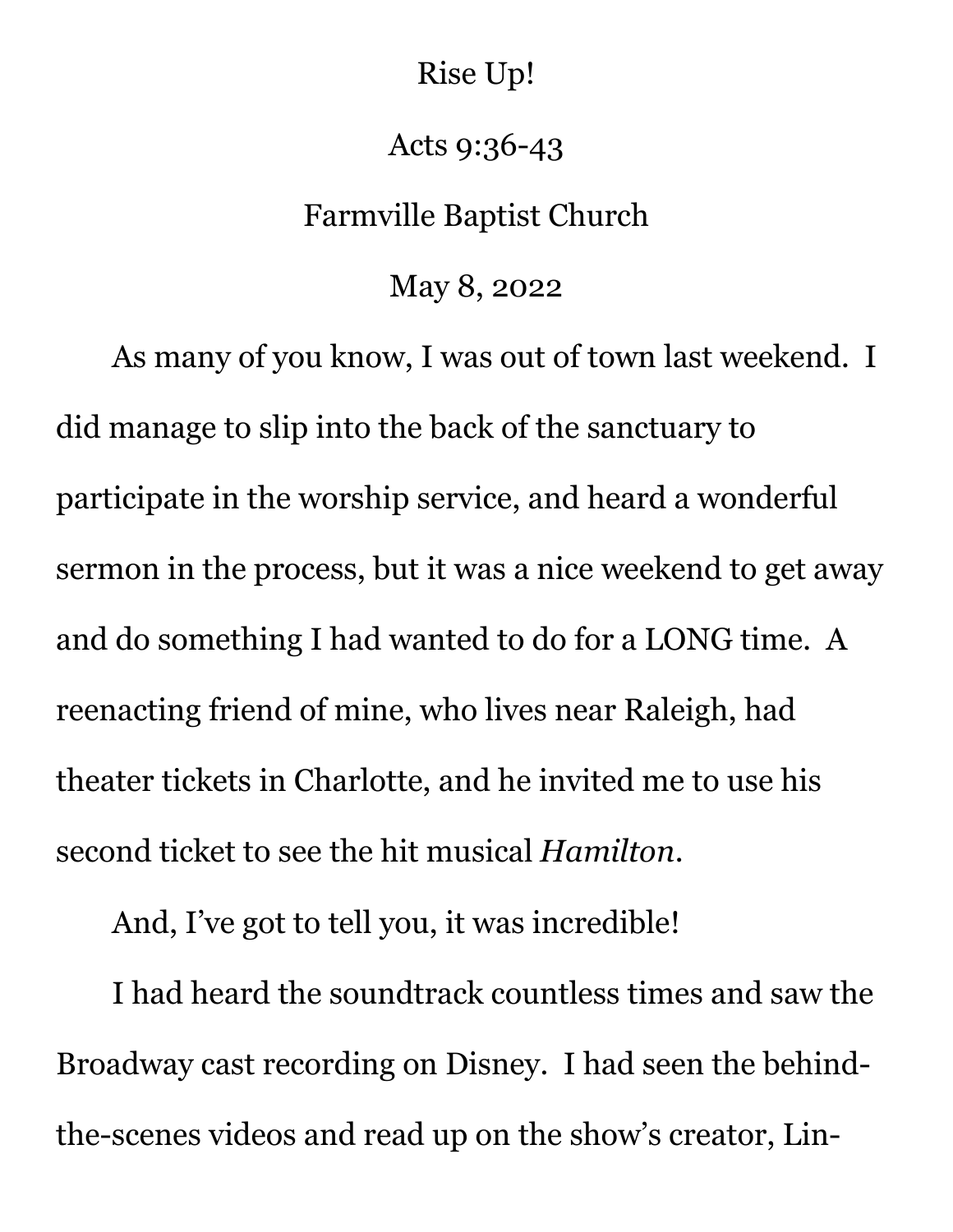Manuel Miranda. I knew that *Hamilton* was a cultural phenomenon, and that the songs and characterizations were well-executed and engaging. But nothing, absolutely nothing, could have prepared me to see the musical in person. It was amazing, outstanding, inspiring even, and I'd go see it again next week if I could.

The musical, of course, tells a version of the story of Alexander Hamilton, one of the nation's more colorful founding fathers. A genius who left his fingerprints on the US Constitution and our financial system, Hamilton also lived a flawed life that ended in a famous duel with then-Vice President Aaron Burr in 1803. Along the way, he was a hero of the American Revolution and a close advisor to President Washington, rising from, as the song says, "poverty and squalor" on a Caribbean island to being one of the most powerful and influential people in the young United States.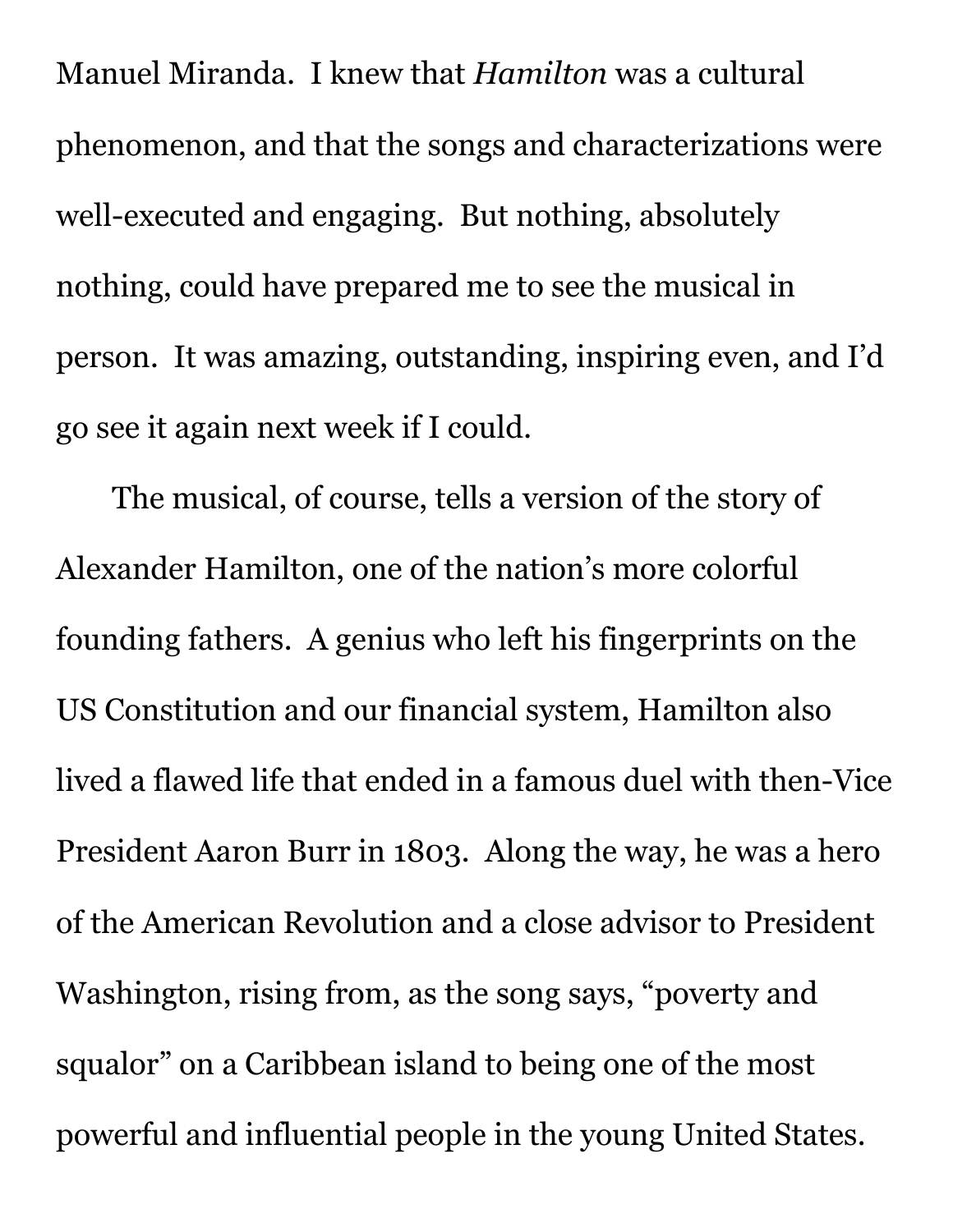Indeed, this theme of "rising up" – both in terms of the revolution against Britain and Hamilton's own ascent from humble beginnings – is a steady drumbeat throughout the play, especially in some of the most powerful and poignant moments.

Perhaps the theme of rising up strikes such a chord with audiences at *Hamilton* performances because we have a narrative in our culture that rewards the story of rising up. We love the tale of someone who lifts themselves up by their bootstraps; we have a fantasy that America is somehow the place where anyone can make it if they simply try hard enough, work hard enough. Our heroes are self-made men and women, folks who have almost willed themselves to success. The idea of an orphaned immigrant from the Caribbean finding a pathway to power and fame through military service, determination, and moxie – well, that's an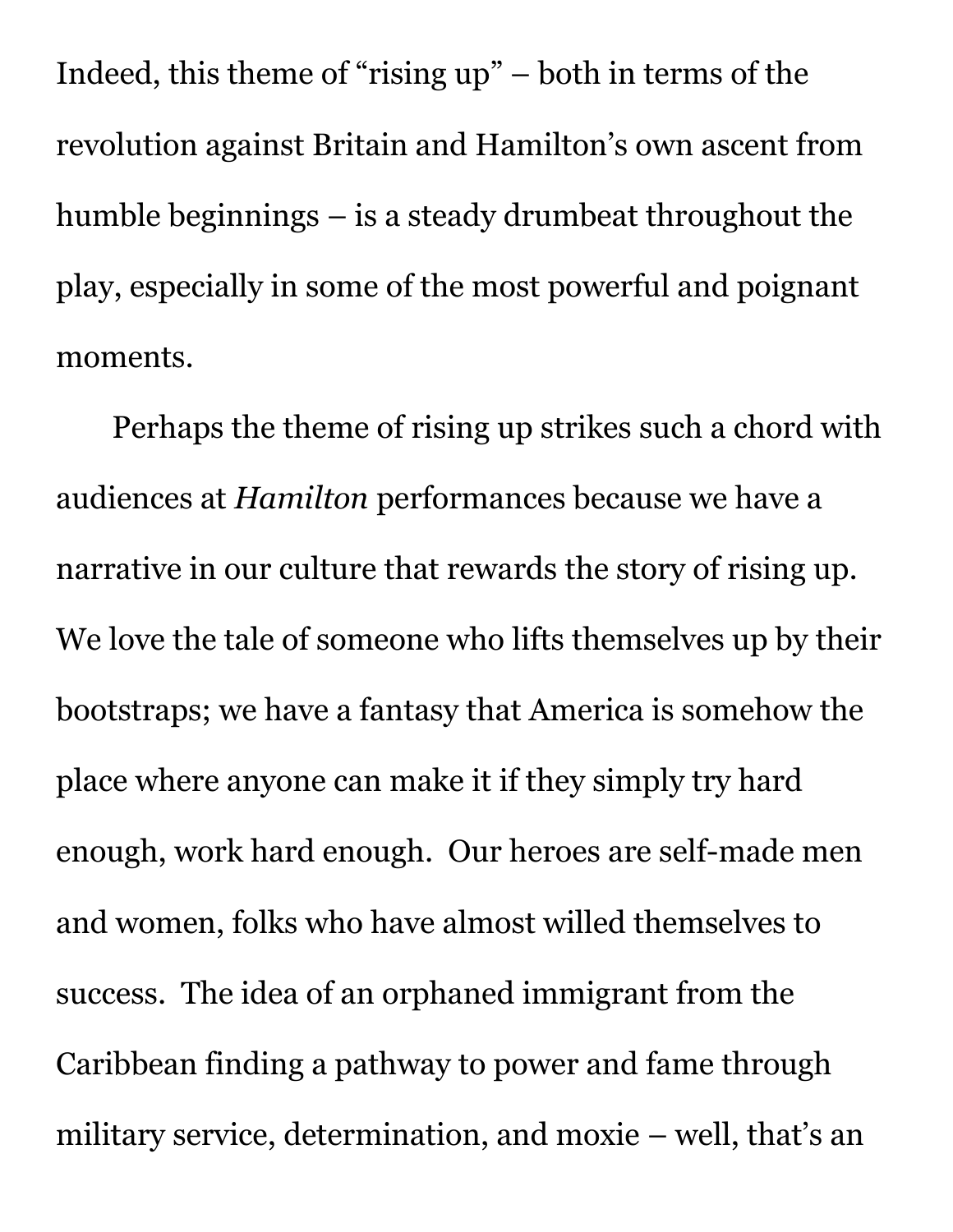irresistible combination. It's no wonder American audiences have eaten it up!

I think 1st century audiences would have, as well. You see, we aren't all that different in many respects from the people we read about in ancient literature and writings, including the people of Scripture. Folks in those days still worried about their children and families, how to put enough food on the table, and where to place their trust for the future. There were folks then looking to get ahead, to grab a seat at the table of power and hang on to it tightly. Even Jesus' own disciples fell into this category at times; James and John asked Jesus to ensure their ascendency<sup>1</sup> , the disciples got into an argument at Jesus' last meal with them over who was the greatest<sup>2</sup>, and even after his resurrection, the disciples asked Jesus, "Lord, at this time, are you going

 $1$  Mk. 10:35-40

<sup>2</sup> Luke 22:24-30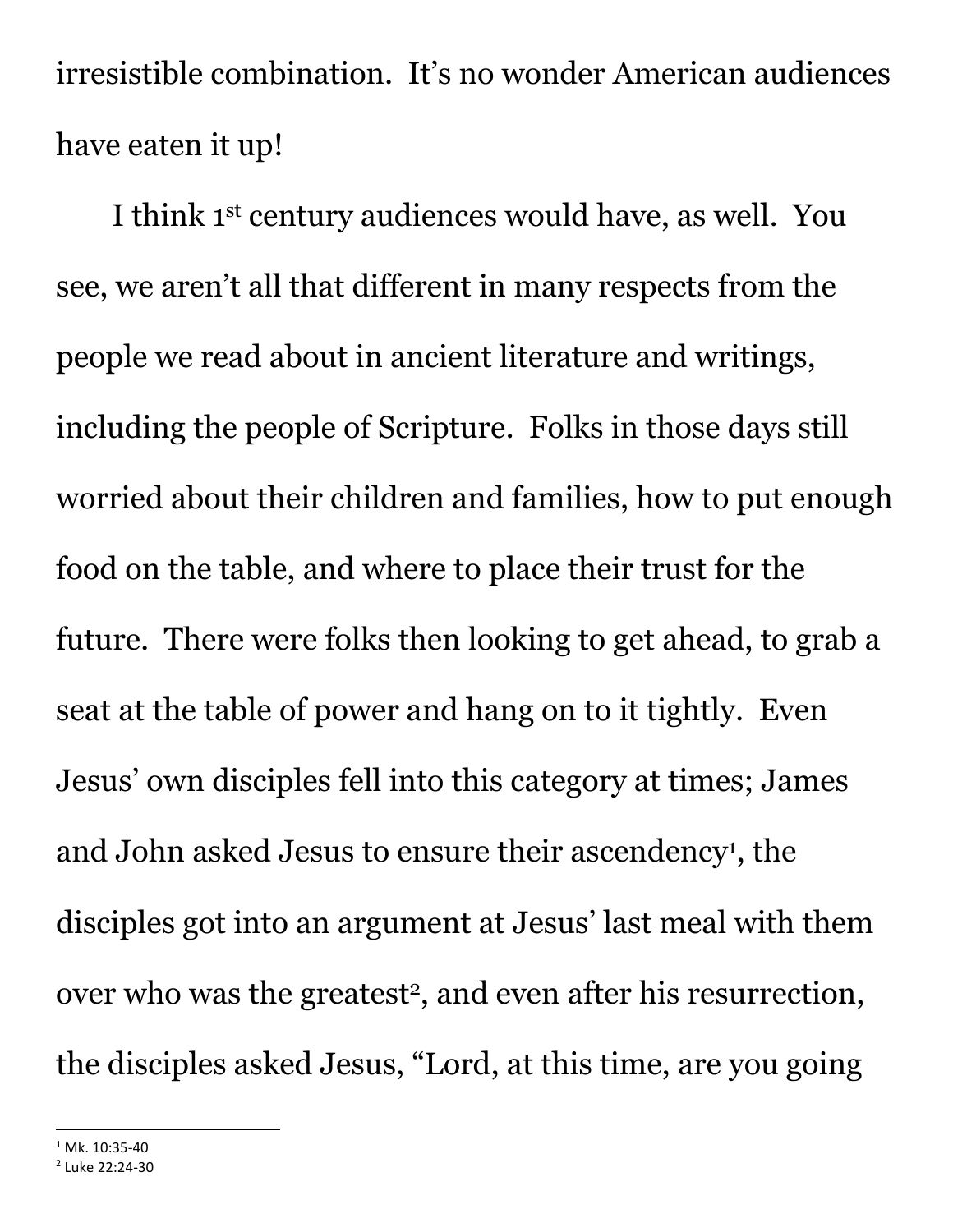to restore the kingdom to Israel?"<sup>3</sup> Jesus' closest followers, at least part of the time, thought he was their ticket to a better life than hauling in nets of fish and collecting taxes from their fellow Jews. They threw in their lot with him, thinking it would help them rise up and get them in the room where it happened as advisors and ministers of a new, rebel kingdom. They thought Jesus was heading up a nationalist movement that would restore the nostalgic days of old – while, incidentally, empowering and enriching Jesus' followers in the process.

They, of course, got it all wrong. Jesus had been telling them for years that he wasn't about the power and might to force others to his way of thinking, or  $\blacksquare$  the path of "success" in the world's terms, with bigger and bigger barns to store all his wealth. Instead, he was teaching a humbler path, and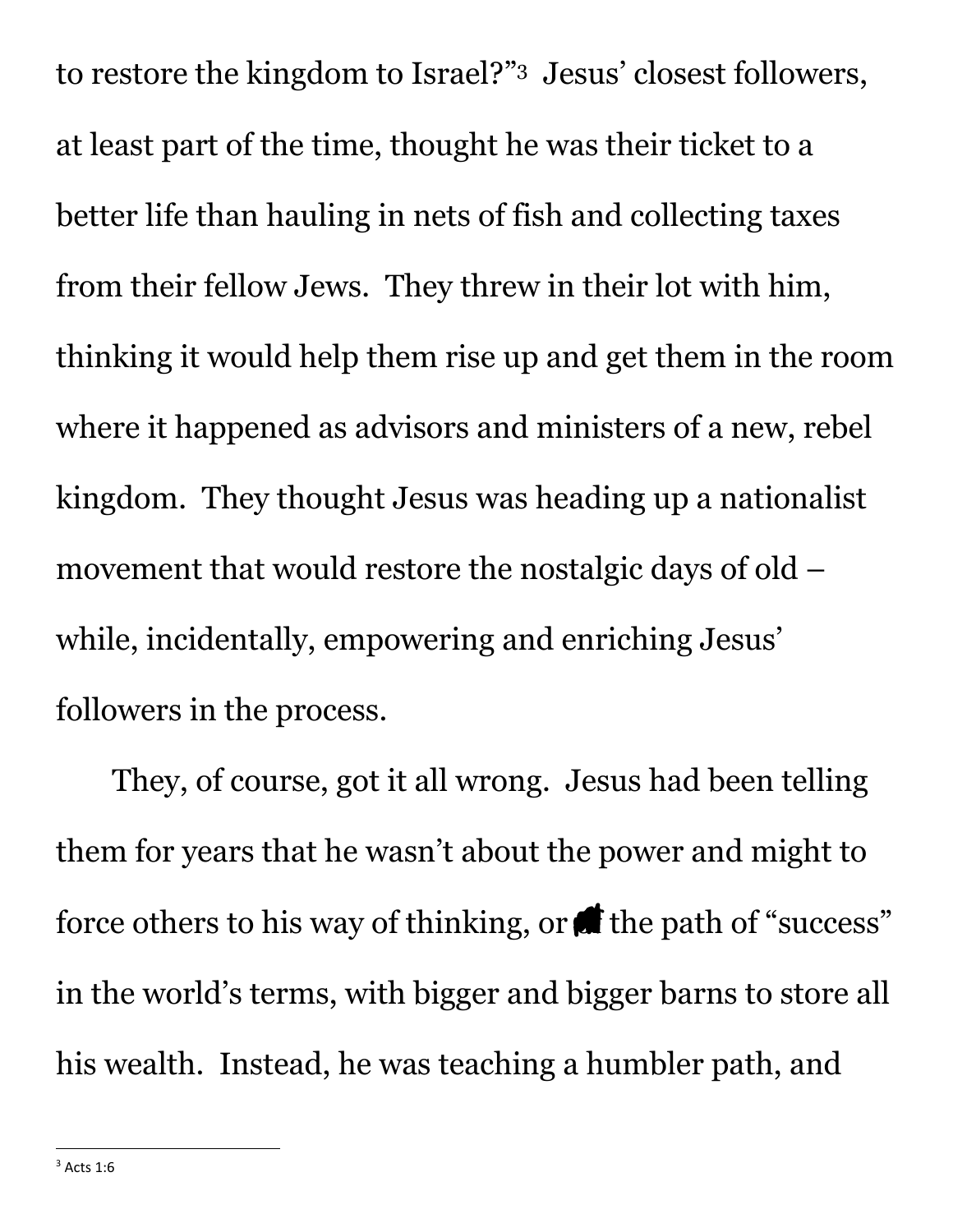modelling for them a different way of leading and being in the world. After the Spirit's arrival at Pentecost, it seems his closest friends finally "got" it. They went forth on a path of bold preaching and miracle-working, but a path that didn't bring them riches or political influence – remember Peter and John telling the lame man, "We don't have silver and gold," and then almost immediately appearing before the Jewish ruling council and rejecting the path to relevance and influence that they suggested. The early church took Jesus' servanthood and humility to heart, putting the work of the kingdom first and eschewing the trappings of power and success.

The spiritual descendants of those early Christians have not, on balance, done a very good job following in their footsteps.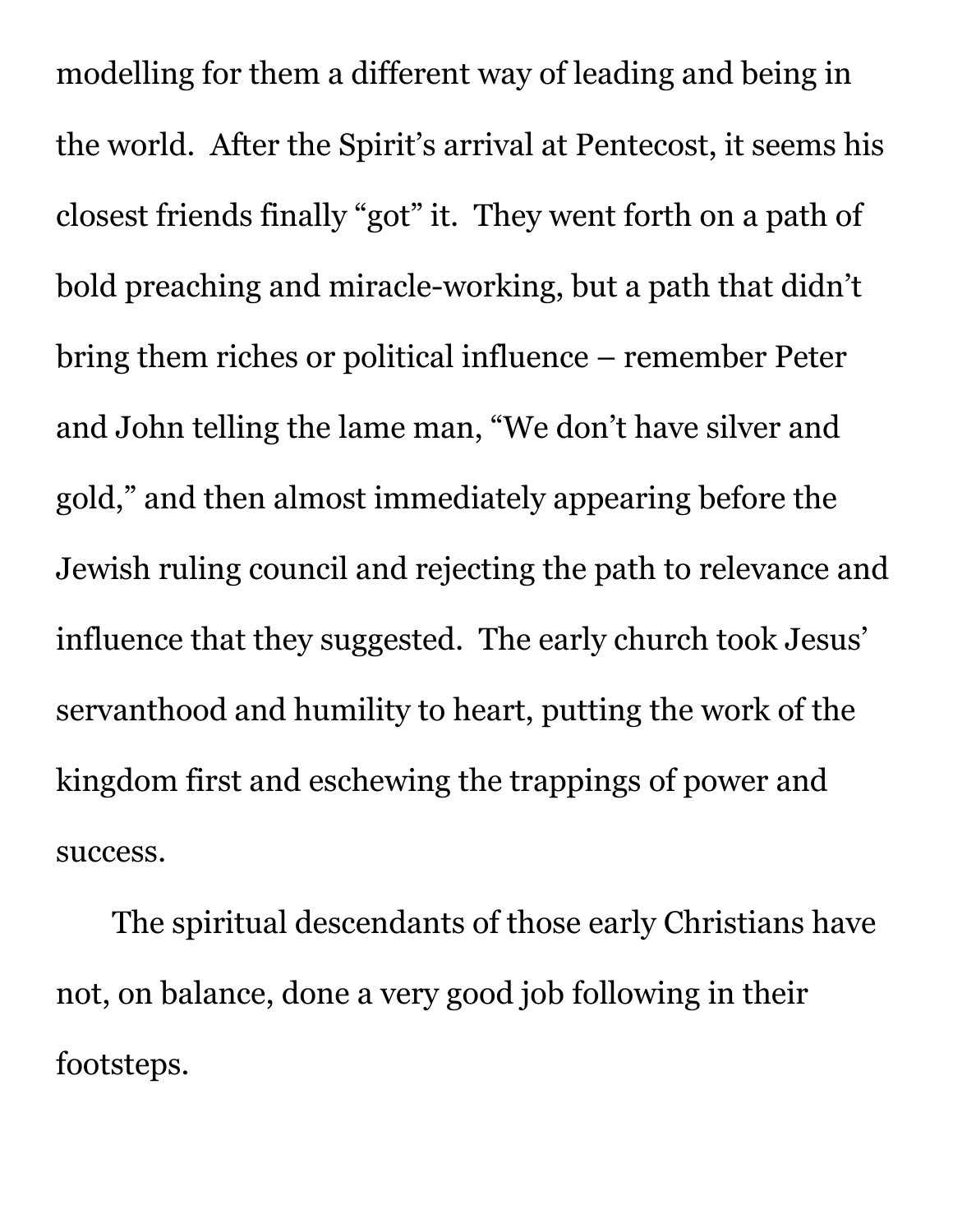Oh, for a while they did; the first few generations of Christians were known for their radical common life of grace and forgiveness, mercy and compassion. The early church was known for choosing to live simply so that what they had could be shared with the poor, for rescuing children left to die by taking them in as their own, for refusing to strike back when outsiders and opponents slandered them and even persecuted them. But over time, as Christianity spread, it also became infected with the perspective of the world. It became a tool of the powerful, not  $\bullet$  salvation for the powerless. It became a means to wealth and influence, not a way of life that supported the poor and the rejected. It became a guide for personal philosophy, not a challenge to the temptations of the world that draw us away from the kingdom of God. And so we arrive in our current time, with far too many Christians grabbing for political power and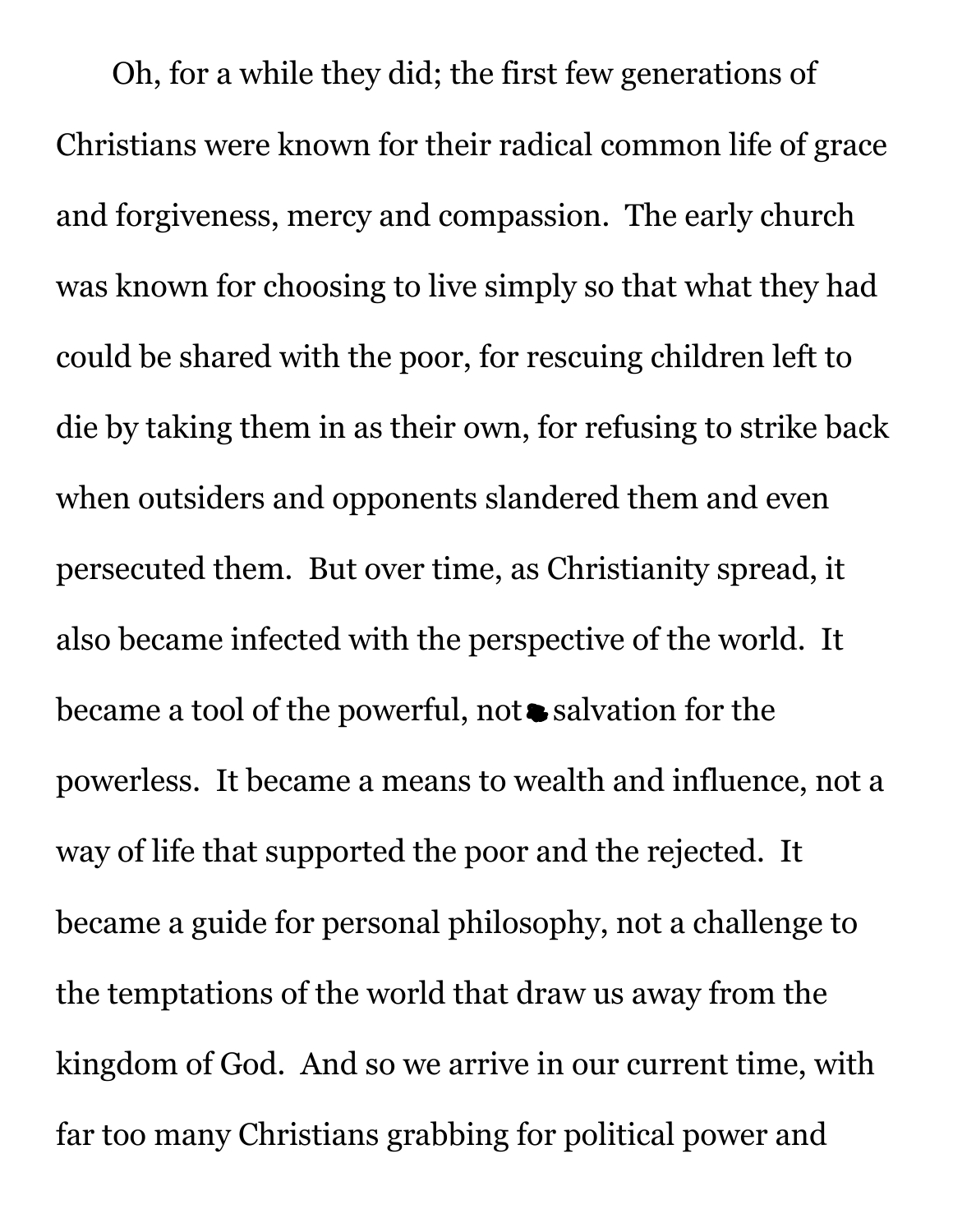influence to force their vision of the world on others, often compromising the teachings of Christ along the way, while other Christians adhere to a prosperity gospel that says, if you make God happy enough, he'll fill your bank account and give you the good life now. Both of those avenues are attempts to rise up  $\ddot{\hspace{0.2cm}}$  but neither reflects the way of Jesus.

That's why it's good, I think, to revisit the story of Tabitha, because she shows us another way to rise up  $-$  in her case, to rise up in the way of Jesus and not in the way of the world. We don't know anything about Tabitha outside of this passage of Scripture, but there's so much here that we can have a pretty good picture of who she was, and why we should pay attention to her story.

The first thing we know about Tabitha was that she lived in Joppa, a seaport town that today is a suburb of Tel Aviv. Ancient even when the Israelites took control of the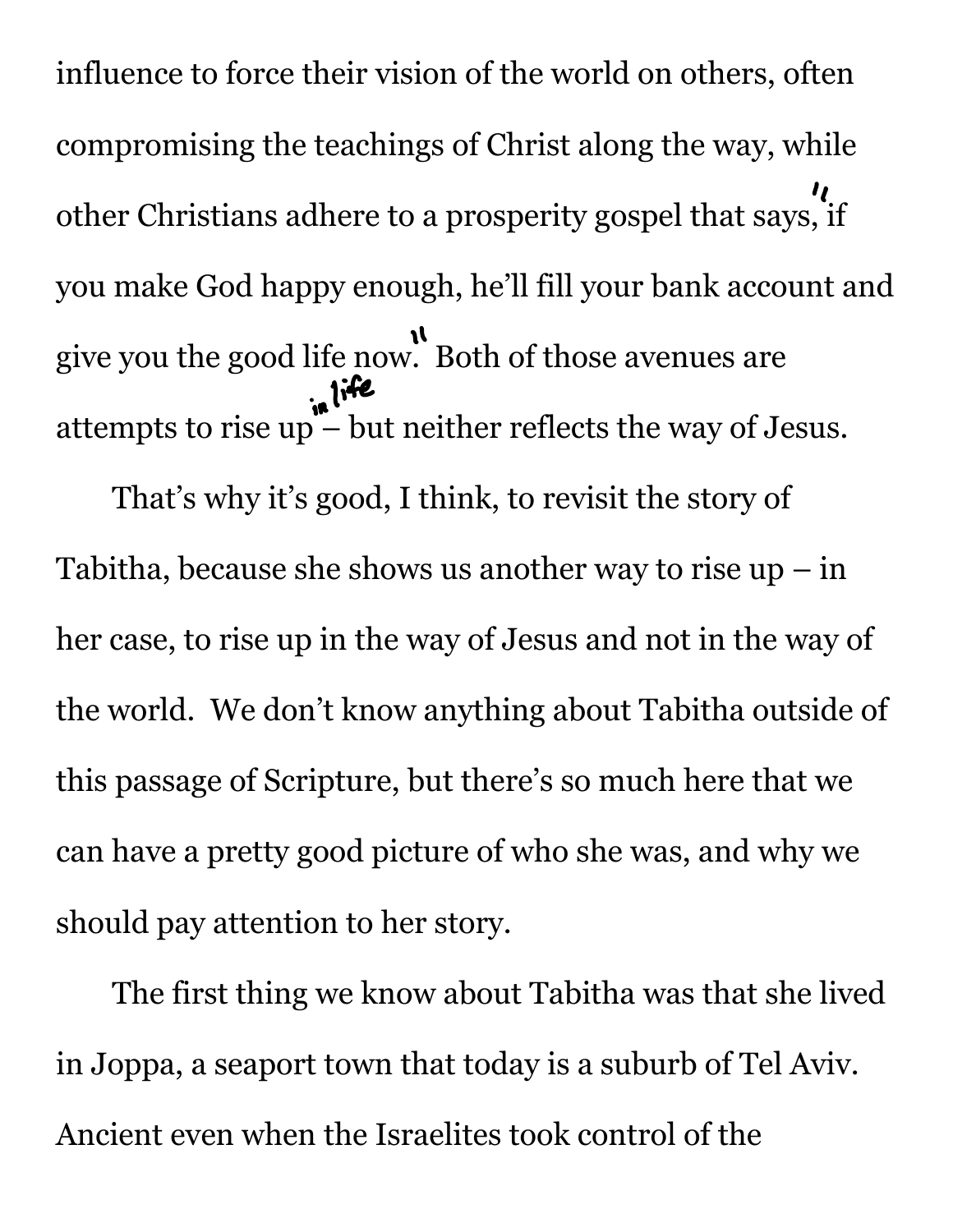Promised Land, Joppa was a site of trade and transit; it was through Joppa that the cedars of Lebanon passed for the construction of the Temple, and it was from Joppa that Jonah booked passage to flee God's call to Nineveh.<sup>4</sup> As a seaport, Joppa was a melting pot of cultures, with many languages spoken, many religions finding expression, and many paths crossing.

In this bustling seaport was a disciple named Tabitha, also known as Dorcas. This woman with a name meaning 'gazelle' was a couple of things. First, she was a disciple. Indeed, she is the only woman specifically called a disciple in the New Testament (though we know many women were disciples of Jesus and were addressed as such in large groups).<sup>5</sup> A disciple, or *mathetria*, was a follower of a rabbi, a student of a teacher, who was learning to imitate and

<sup>4</sup> 2 Chron. 2:16, Ezra 3:7, Jon. 1:3

<sup>5</sup> LT Johnson, Acts commentary, p. 177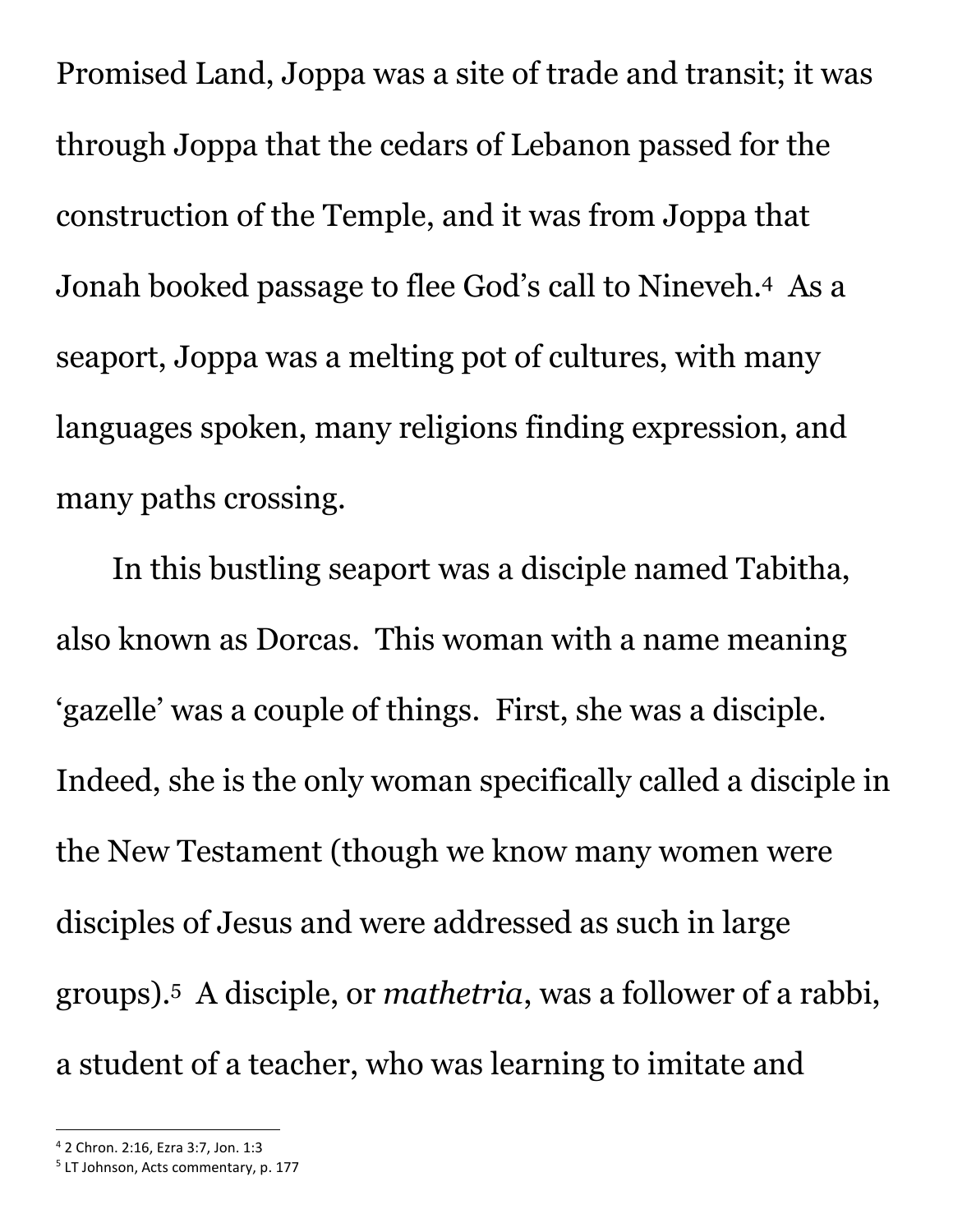embody what they had seen their master do and live how their master lived. To be a disciple was to strive to be like **cone**s master in every possible way, in all of life. That's what Tabitha was doing: striving to be like Jesus in every imaginable way.

As she did this, we note that she has a second name: Dorcas. It's a Greek name, we are told – but it is simply the same word in Greek that 'Tabitha' is in Aramaic. This lets us in on some insider knowledge: Tabitha was connected not just in local Jewish communities, but also in the wider Greek-speaking communities of Joppa. Greek was the *lingua franca* of the day, the language used by merchants and sailors and travelers of all kinds. The people in Joppa who were 'from-heres,' Jews of the area, would have spoken Aramaic, almost certainly the native language of Tabitha. The people in Joppa who were 'come-heres' – folks from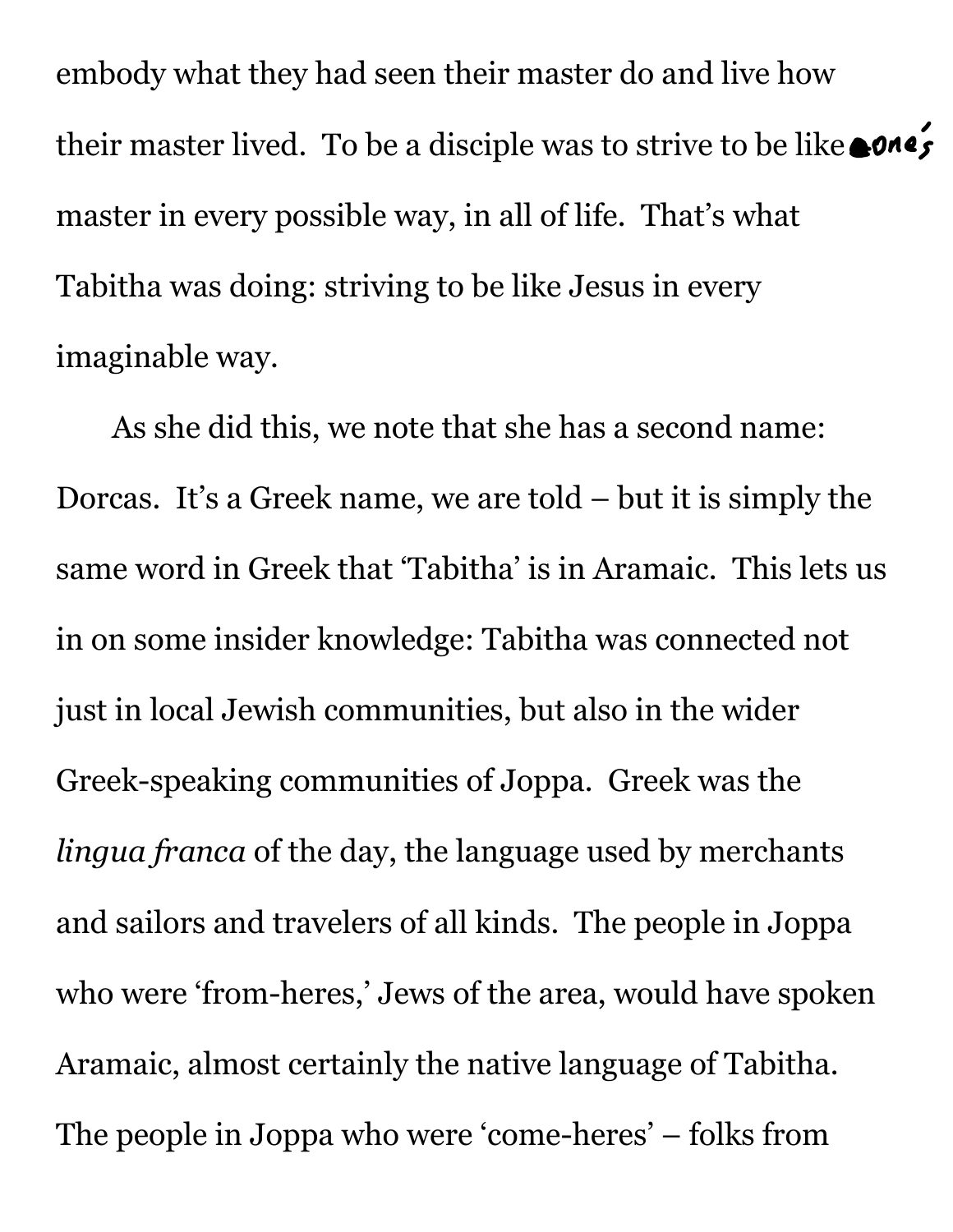around the Roman Empire, whether Jews or Gentiles – would have spoken Greek. Tabitha is well-known enough in  $\alpha_{\text{MSE}}$ both communities to be the state both versions of her name. This is a woman deeply connected to the people of Joppa, even across language barriers.

 While the text doesn't tell us this explicitly, I think it's pretty safe to say that Tabitha was one of 'those folks' in Joppa: the lady everyone knew, the person you could go to when you were in trouble because she was connected to everyone, the woman who just got things done. We've all known people like this, haven't we – folks who are wellconnected, who cross boundaries, who it seems have an 'in' with everyone in town. These are important people, influential people. They could pretty much accomplish whatever they wanted to in their community, because they had spent years forming relationships, bridging gaps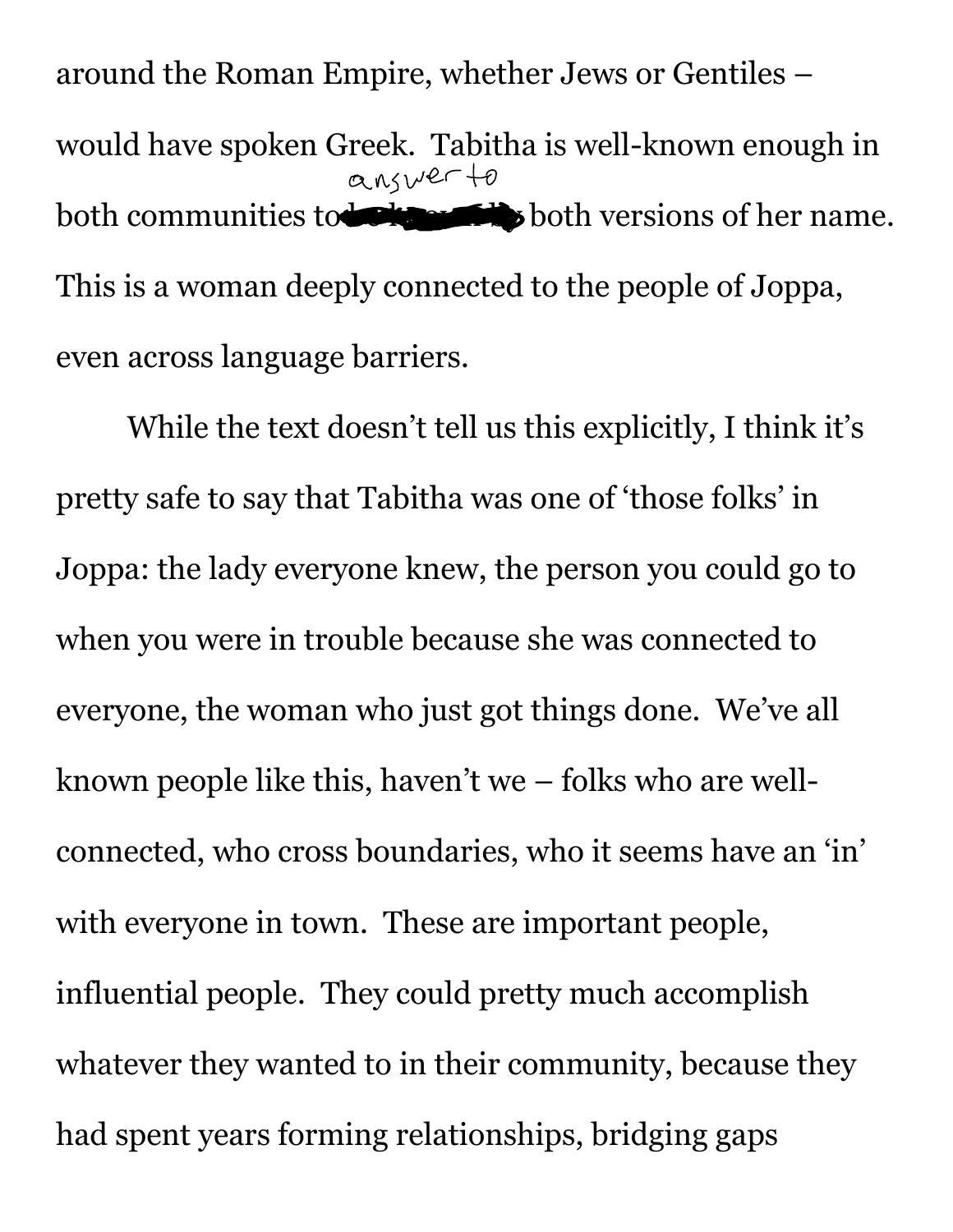between different groups in the city, and finding common ground. Tabitha, most likely, had quite a bit of influence in the city, quite a large amount of relational capital that she could spend however she wanted.

And what did she use that influence, that power, that relational capital for? Did she use it to increase her own wealth? No. Did she use it to gain greater power and control? No. Instead, Tabitha used what she had wher connections and her resources, to take care of the poor and the needy.

One of those groups of folks needing help that she focused on were the widows of Joppa. Widows – women who had suffered loss in their personal lives, but who also had been cut out of public life and lost their means of financial security, women who had no one to care for them and who could easily be overlooked. These women could all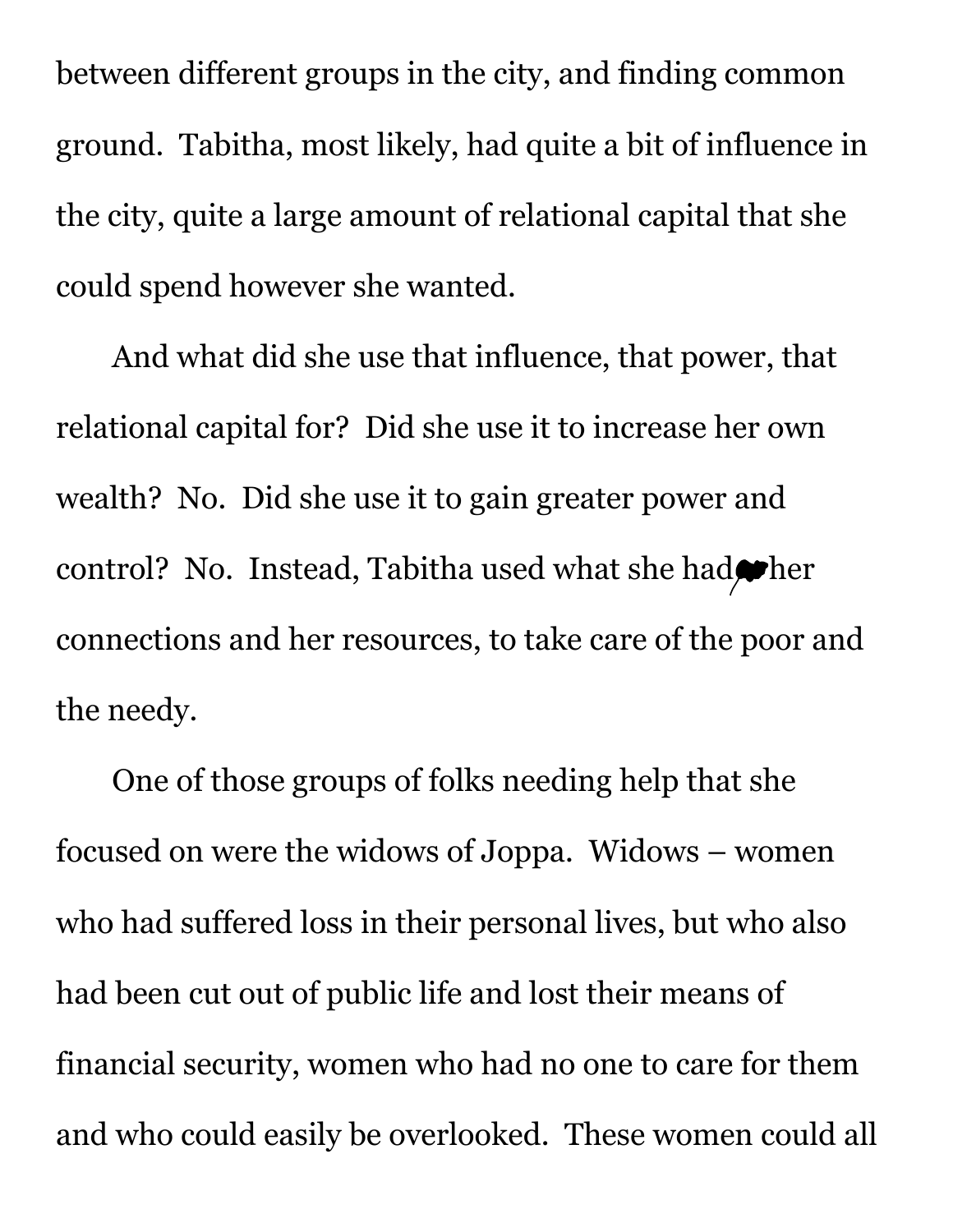too easily fade into the background – and Tabitha took care of them. She made them robes and clothes. She literally took care of the most basic needs that they couldn't take care of themselves. And she didn't just do that for them; we're told "she was always doing good and helping the poor."<sup>6</sup> It was something she did right up until she died.

What would cause Tabitha to do such a thing? What would lead her to spend her days, weeks, years in service to the most forgotten and most powerless people of her day – especially when doing so would only cost her and not benefit her? It goes back to that very first thing we learn about her, even before we learn her name: Tabitha was a *matheria*. a disciple of Jesus. She had made a choice, some time before, to learn what Jesus taught and how he lived. Then…she lived it, too.

<sup>6</sup> Acts 9:36b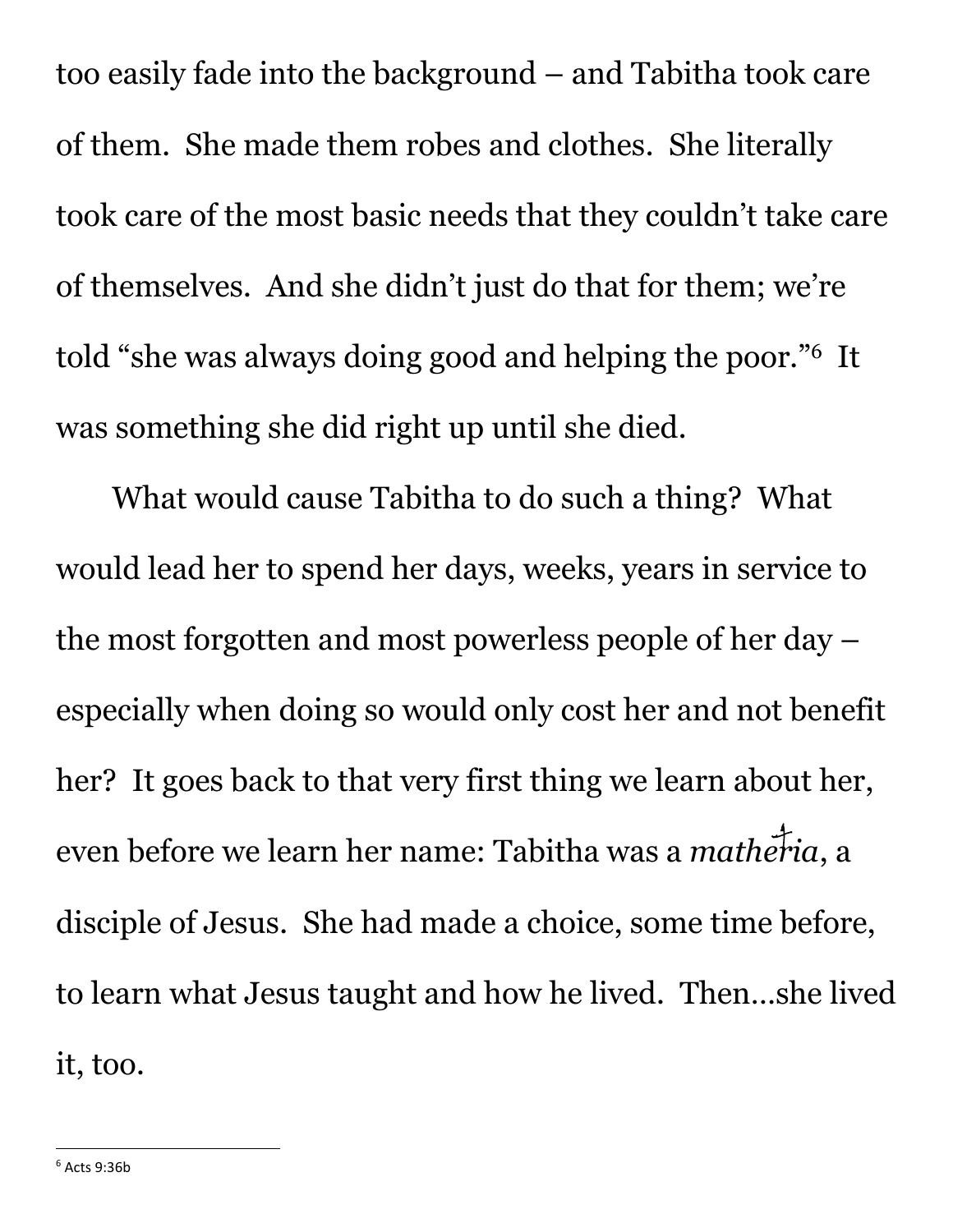As she did, choosing the path of service to others, of compassion and generosity, Tabitha discovered something. Just as she was choosing the humble path of Jesus, she found herself rising up. She found herself rising up in the esteem of the widows and poor persons that she served in Joppa, who appreciated her care and love as well as the warm cloaks and robes that she provided them. She found herself rising in the eyes of the leaders of the church in Joppa, who upon finding out she had passed sent two men from Joppa to Lydda to implore Peter to come at once – they didn't know what he could do, but they hoped he could do something, because they needed Tabitha in the Joppa church. And she found herself rising in the judgment of Peter himself, the right-hand man to Jesus who had become the acclaimed leader of the church in the aftermath of Pentecost. Indeed, the kind of disciple Tabitha was, the way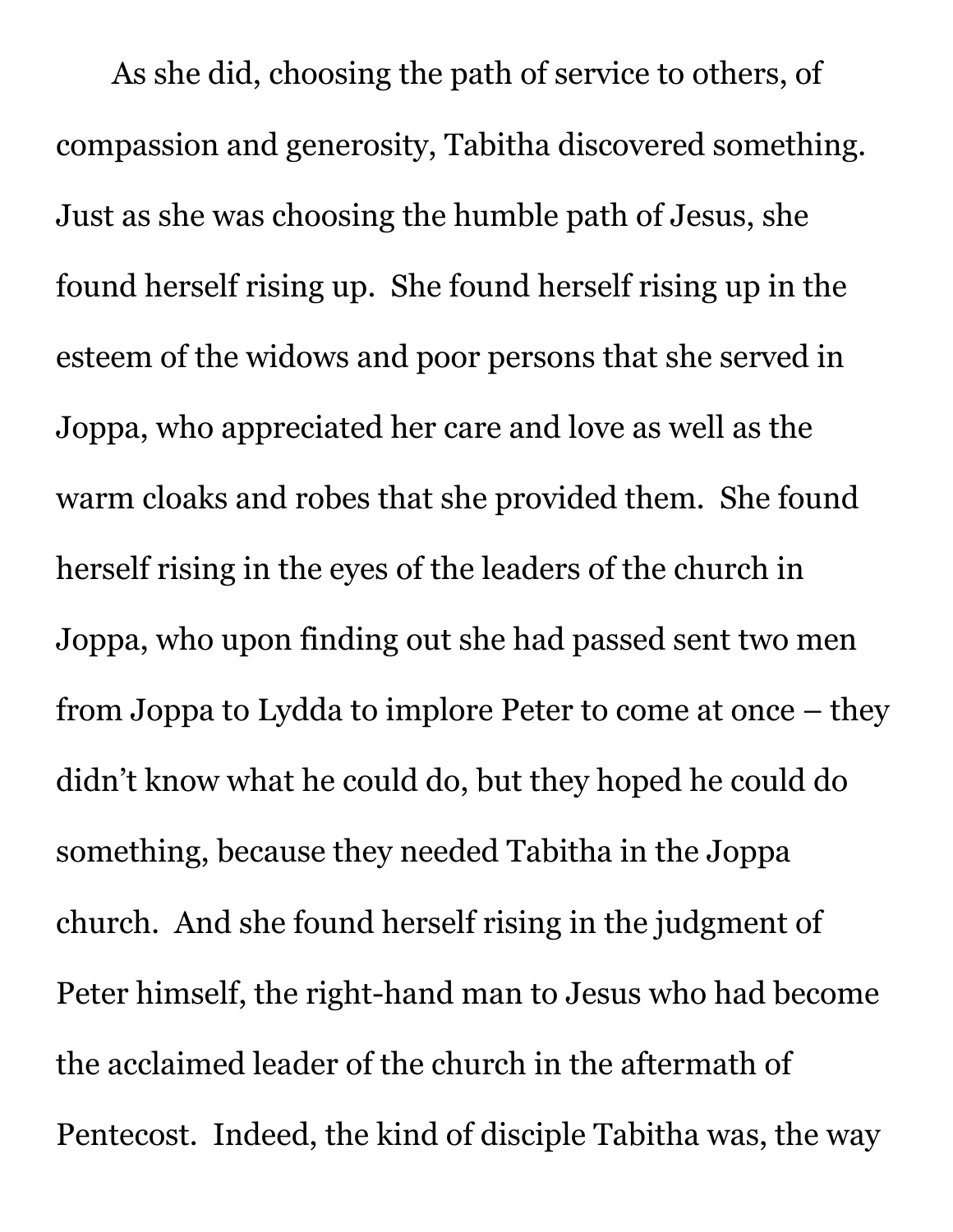that she lived out what Jesus had taught and lived, was so vital to the work of God in Joppa, so central to what the Spirit of God was accomplishing there, that God empowered Peter to say to her, "Tabitha, get up." The Greek there, *anastethi*, is the same word Peter and other disciples used to describe what happened on Easter, and the same word Luke used in his Gospel to describe what happened to Jesus: that he had been raised from the dead. And so Peter prays next to the dead body of Tabitha, this devoted disciple of Jesus in Joppa, and then he turns to her and says, "Tabitha, rise up!"

Now, I've got to tell you, I've preached this passage before, several times. I've read this story dozens of times before. I have loved this story for years – and this week, as I prepared for this sermon, it hit me for the first time: Tabitha is the only person explicitly called a disciple of Jesus who was raised from the dead in the Scriptures. Sure, there are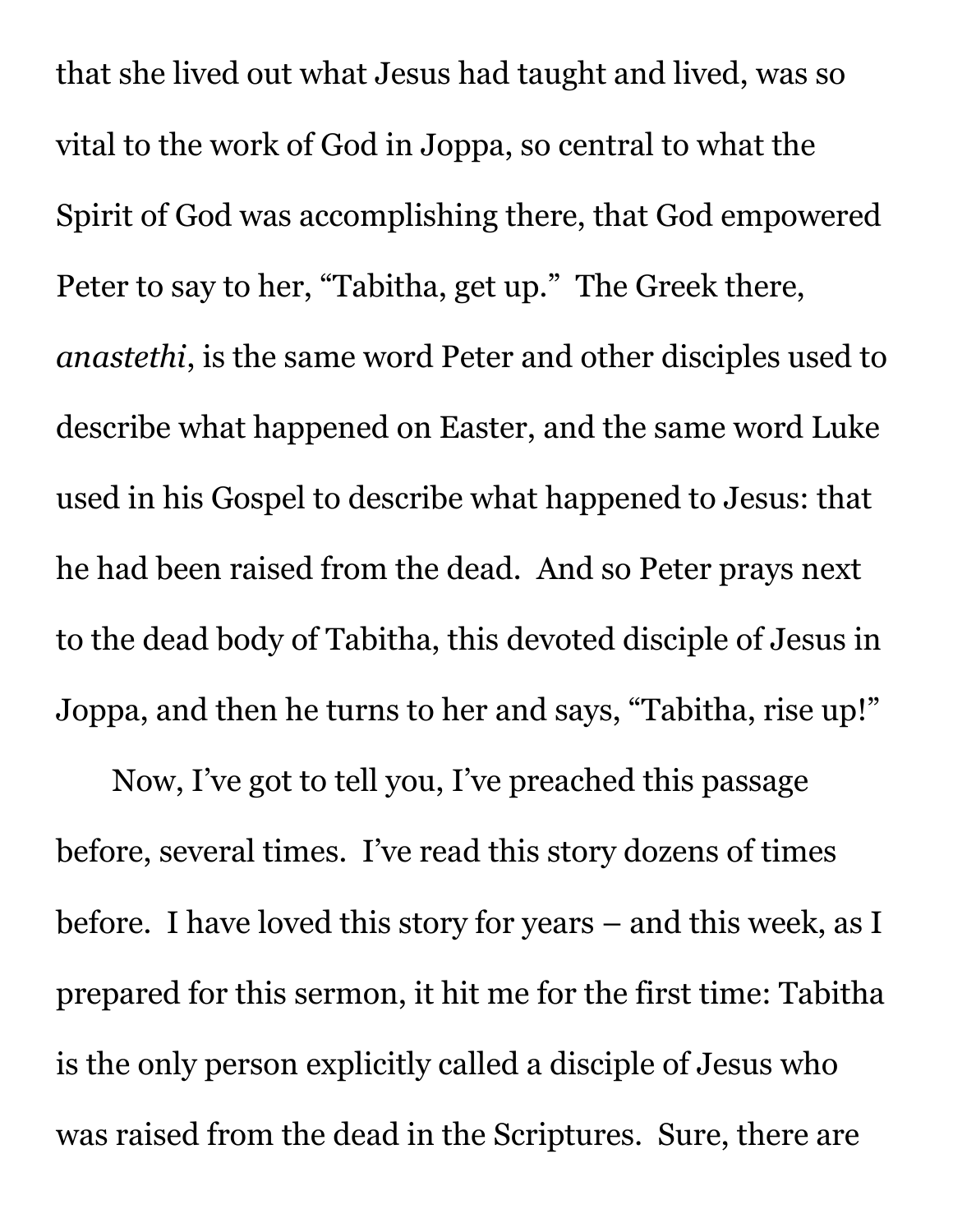other people who followed Jesus who were resuscitated – Lazarus, his friend, was raised by Christ in John 11, and Paul returned life to Eutychus, a young man who fell asleep during Paul's sermon and fell out a window. But to actually be named, explicitly, as a disciple? There are many of them in the New Testament – famous ones like Peter and John, little-known ones like Matthias and Cleopas, even one infamous one named Judas Iscariot – but only Tabitha was deemed vital enough to God's work that she was called back to earthly life.

Tabitha, who didn't preach to kings or governors.

Tabitha, who didn't heal the masses.

Tabitha, who didn't write influential letters to churches across the known world.

Tabitha, who didn't wield political power or control.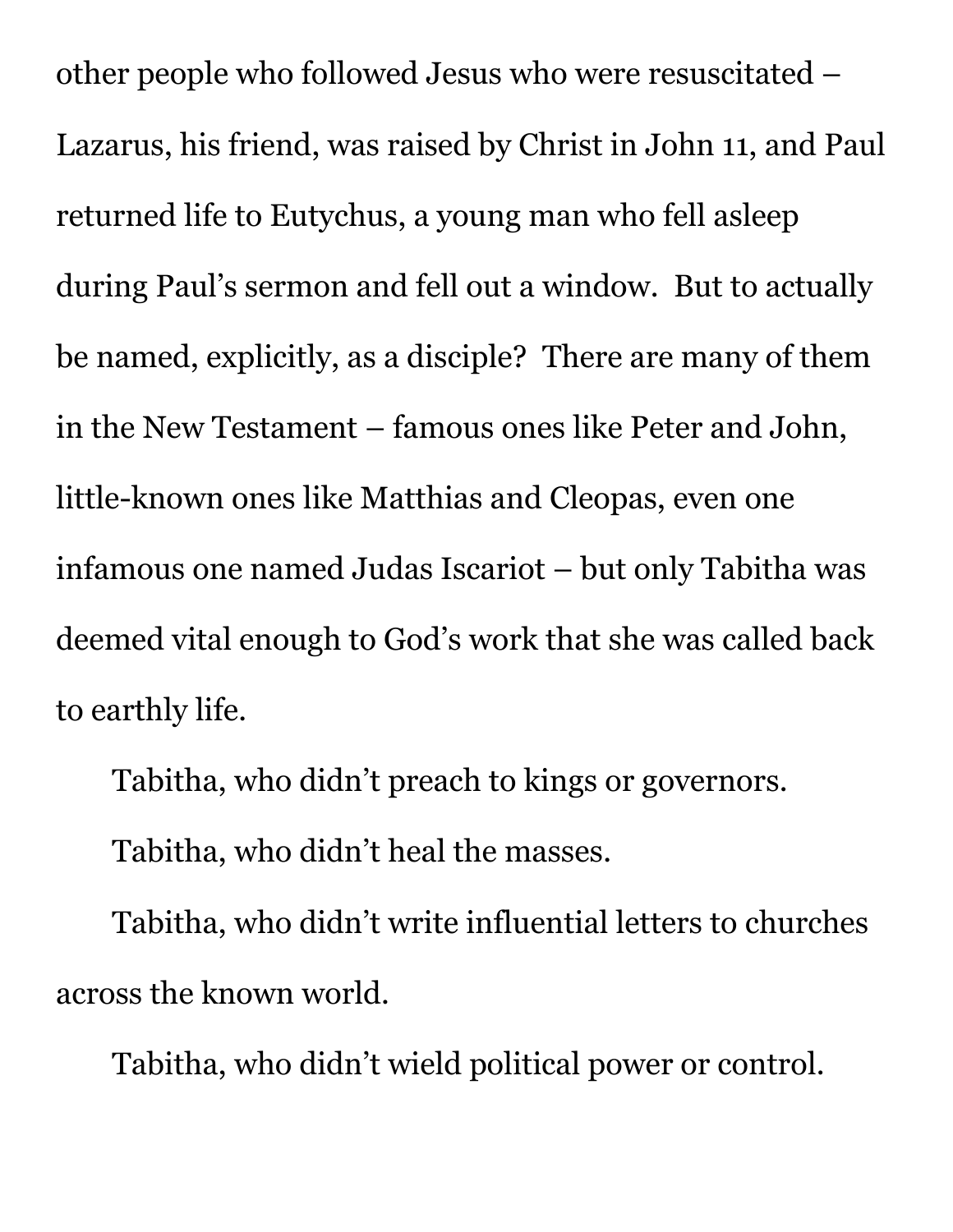No, it was Tabitha, doer of good deeds, helper of the poor, companion to the widows, who heard the ultimate invitation to "rise up" – rise up and return to the Christlike work she had already been doing out of love for God, imitation of Christ, and care for her neighbor. And as she rose up from her deathbed, restored by the Spirit of God to life and ministry, we are told, "This became known all over Joppa, and many people believed in the Lord."<sup>7</sup>

I don't know if any of us will ever hear those words, "rise up," in quite the same way that Tabitha did. Most of the time, we run our race and we hope we've kept the faith before closing our eyes here on earth and opening them to be with our Lord in Paradise. But all of us can be inspired by Tabitha – because all of us can do what she did. We can be serious disciples of Jesus, dedicating ourselves to following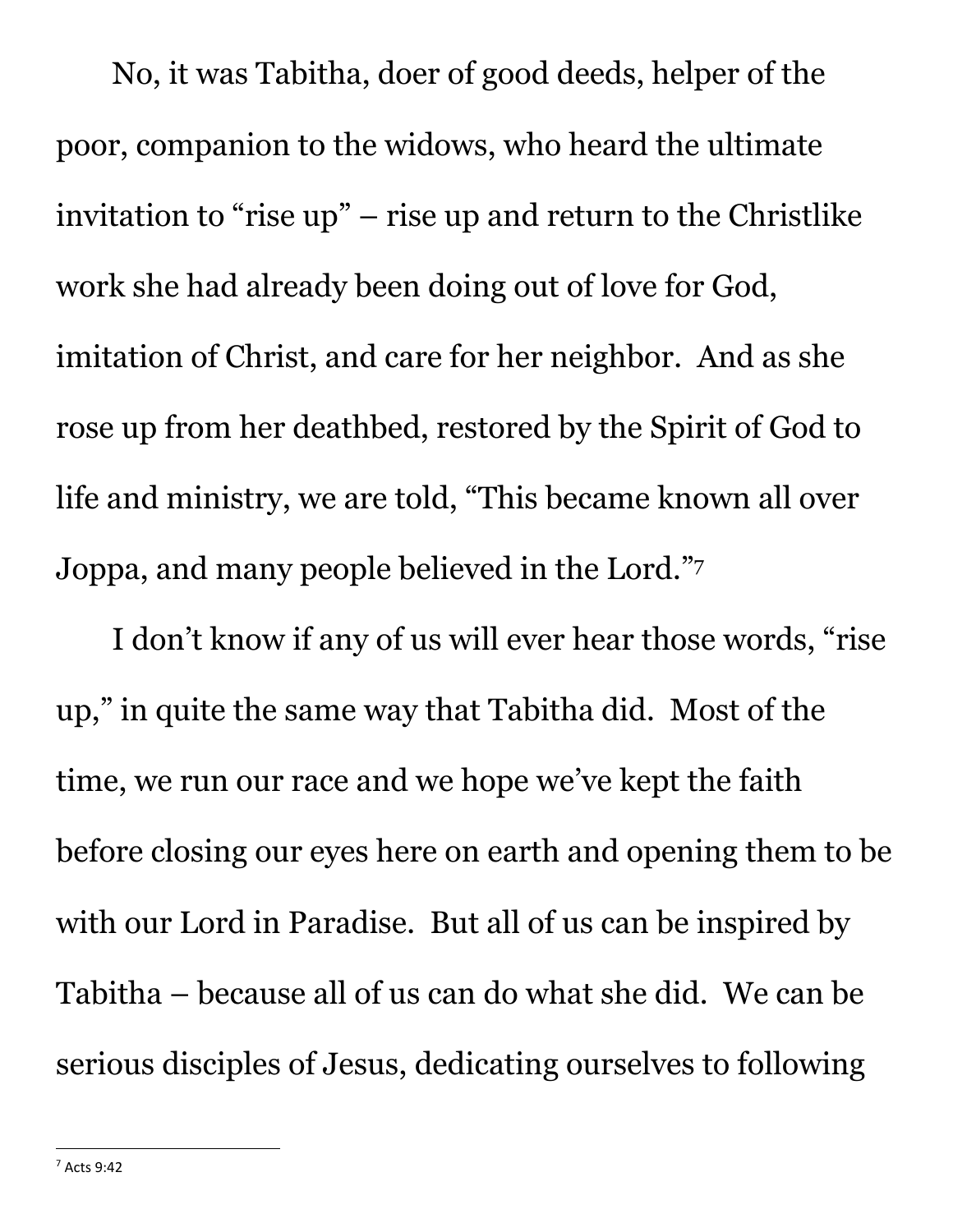him, growing in our imitation of him, putting him at the center of our lives. We can learn the strange new way of "rising up" that is part and parcel of the kingdom of God. And out of that, we can all open our eyes to see what needs are around us, what people are being neglected or ignored, what group of folks need a bit of extra care, what it means to be a disciple of Jesus, right here and right now.

Today, may we be inspired by the example of one disciple in particular, Tabitha, who gave her life to the imitation of Christ and the service of the poor, the needy, and the neglected. And let us find there a call for each us to rise up, not in revolt or in selfish ambition or in passionless duty as we try to rise to the top, but in humble service and honest love for our Lord through humble service and honest love for those God opens our eyes to who need our help. If we will, we might just recognize that true joy is found, not in